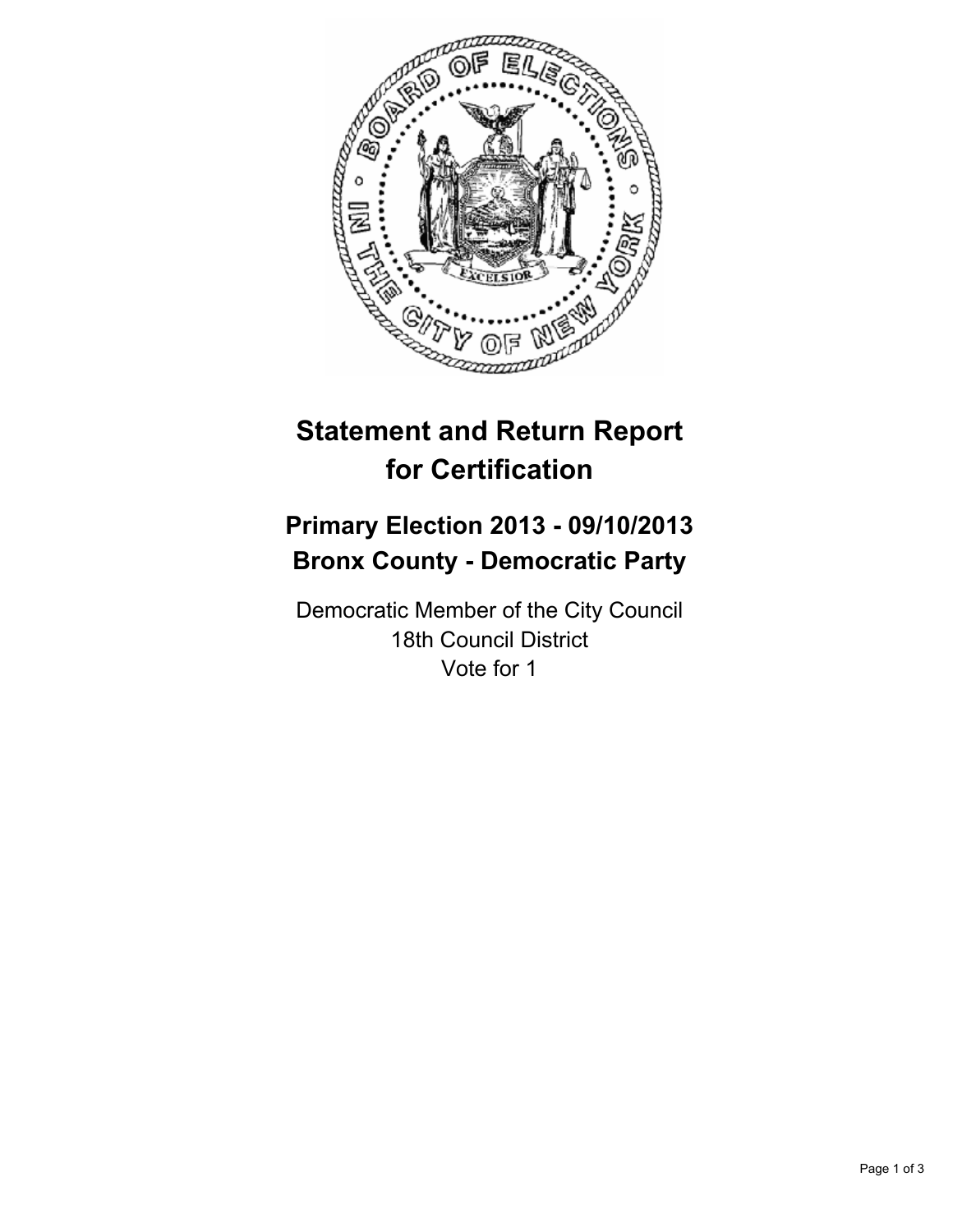

## **Assembly District 82**

| <b>EMERGENCY</b>        | 8   |
|-------------------------|-----|
| ABSENTEE/MILITARY       | 3   |
| <b>FEDERAL</b>          | 0   |
| SPECIAL PRESIDENTIAL    | 0   |
| <b>AFFIDAVIT</b>        | 3   |
| <b>WILLIAM R. MOORE</b> | 42  |
| ANNABEL PALMA           | 140 |
| <b>Total Votes</b>      | 182 |

## **Assembly District 85**

| <b>Total Votes</b>      | 3,123    |
|-------------------------|----------|
| ANNABEL PALMA           | 2,188    |
| <b>WILLIAM R. MOORE</b> | 935      |
| <b>AFFIDAVIT</b>        | 60       |
| SPECIAL PRESIDENTIAL    | 0        |
| <b>FEDERAL</b>          | $\Omega$ |
| ABSENTEE/MILITARY       | 74       |
| <b>EMERGENCY</b>        | 6        |

### **Assembly District 87**

| <b>EMERGENCY</b>        | 85    |
|-------------------------|-------|
| ABSENTEE/MILITARY       | 117   |
| <b>FEDERAL</b>          | 0     |
| SPECIAL PRESIDENTIAL    | 0     |
| AFFIDAVIT               | 118   |
| <b>WILLIAM R. MOORE</b> | 1,611 |
| ANNABEL PALMA           | 3,916 |
| <b>Total Votes</b>      | 5,527 |